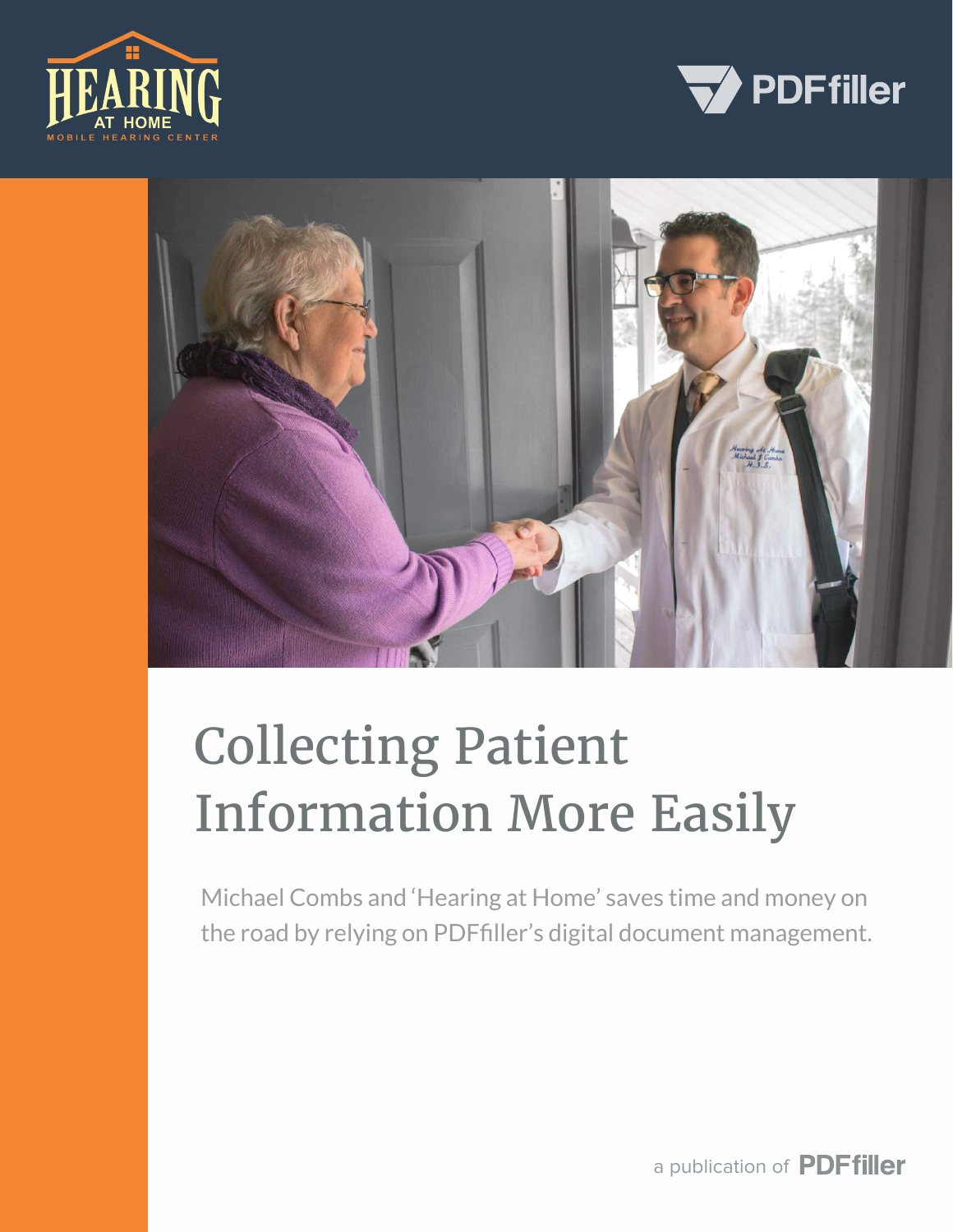'Hearing at Home' is a mobile hearing aid center that works according to an innovative model: Michael Combs, co-owner, or one of his colleagues or employees, attends to patients in their home.

"I'm a mobile hearing center [and a] hearing specialist – I go to people's homes, healthcare facilities, retirement facilities," said Michael Combs. "I give full comprehensive testing to patients that are experiencing hearing difficulties [and] I determine how to help people with their hearing needs. If they need hearing aids, I can also fit them with hearing aids right in their home. That's the bulk of my business."

This mobile practice was born from a frustration of current industry norms, which either don't provide an adequately personalized service to patients or charge rates that most can't afford. And so Combs created a service that reaches out to a rapidly expanding range of patients in the Virginia area. Opened in February, 2016, Hearing at Home already has four employees with plans to add two more treating hundreds of patients. 80% of patients seeking help with their hearing never receive it; Hearing at Home solves this problem by visiting patients wherever they live and providing "big box pricing, premium first generation hearing devices and the highest level of care and expertise… [without patients ever] having to leave the comforts of home."



**Hearing At Home** provides in-home care for residents of Harrisonburg, Charlottesville, Richmond, Lynchburg and everywhere in between in Virginia. In the same way that healthcare professionals of the past made house calls, in-home care is a specialized service in which hearing professionals visit clients in the comfort of their own home. As most of our clients are older, providing in-home care saves them a commute. It is also economical in the sense that Hearing At Home saves overhead from renting an office, which directly benefits our clients' pocketbooks.

Because his practice is mobile, Combs needs to be able to fill out forms on the go. Combs and his employees travel all over Virginia treating customers and with hundreds of patients, time and efficiency are critical. "I'm a mobile practice, so I need something that has electronic forms, so that I can have mobile signatures or fill things out electronically and have them web-based."

Before he found PDFfiller, Combs' solution was clumsy and inefficient. "I had to go to my patients' house and wait for them to fill out a twenty minute form… everything was just by hand." A manual solution was costing Combs time and money which meant he couldn't provide care to as many patients as possible.

## Who?

### The Problem

# 2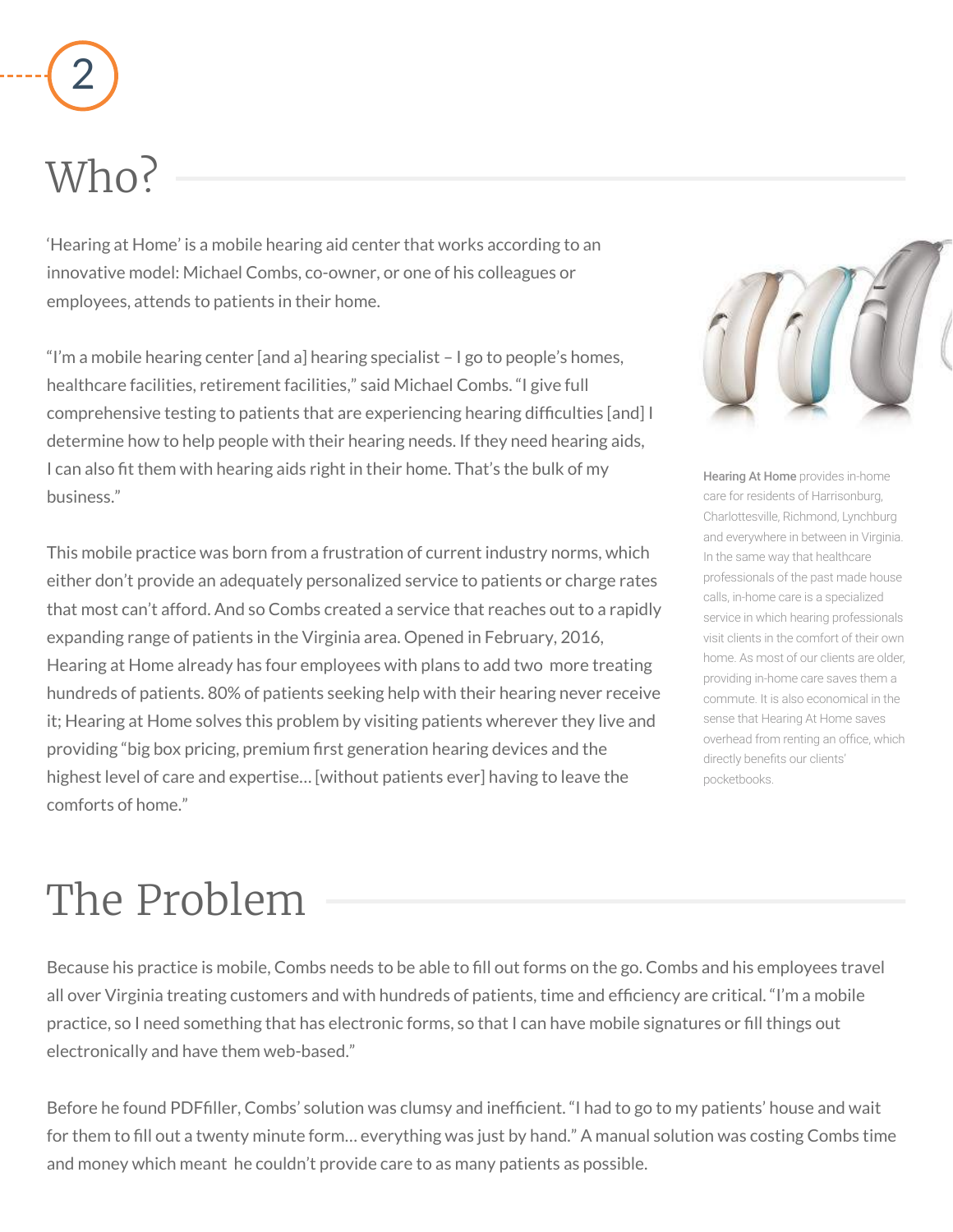Moreover, storing hard copies of patient data forms for the mandatory seven years was expensive and inconvenient, considering Combs' business is entirely mobile. "Per state laws, I need to keep forms on file for seven years. Being mobile, I don't have the space to store paper files," said Combs.

Currently existing electronic solutions weren't ideal. "I did do something with Adobe Acrobat, but that was just so time consuming, trying to put my form fields in there manually," said Combs. "I'm pretty versatile with Adobe Acrobat and manipulating forms, but it was just too time consuming."

"I did a search on the internet and I came across [PDFfiller]," said Combs – and his problems were solved.

PDFfiller provided the ideal solution for Combs' mobile hearing practice and was markedly better than other electronic solutions.

With PDFfiller, Combs' has solved his mobile document problem - the online, electronic solution is easy:

First, Combs "just add[ed] in the forms I wanted" and made the form fillable using PDFfiller's drag-and-drop wizard, which makes it easy to create the "text fields that people could fill out". "What I've created are templates," Combs said, so that "when I have a new patient, I just open the template, do a save as, make a new form, fill it out, and I download it."

Once the form was created, Combs could then distribute it in a number of ways. "Most of my clientele are geriatric, sixty years old and above... and now [with PDFfiller] I can send them the form through their cell phone right there and they can sign the contract and the invoices, they can electronically sign right there on the spot, either by typing it in or if they feel more comfortable signing with their finger, I can send it to their mobile phone."

#### The Solution

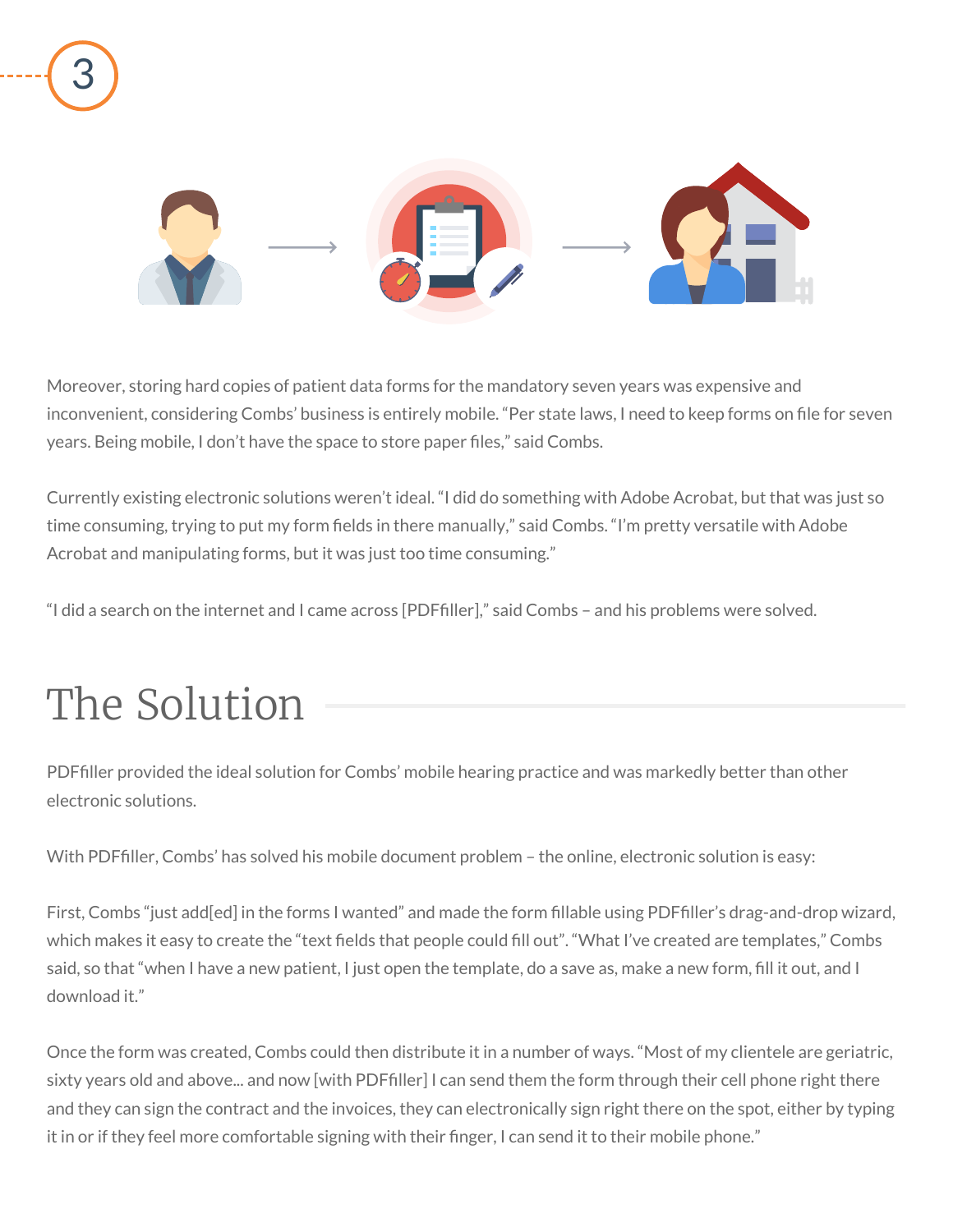PDFfiller allows users to distribute forms using a QR code, embedding the form on a website, sending a link to a form, or, using PDFfiller's proprietary 'LinkToFill' feature, you can automatically distribute a form for others to fill out right through PDFfiller's website. PDFfiller's 'SendToSign' feature makes it easy to have documents signed by others and allows users to send a form for a legally binding electronic signature with the click of a mouse. "I send links to sign in through email [and] I send mobile signatures," said Combs. Combs uses PDFfiller "several times [a day]", as does his business partner and his employees. Half of the time Combs sends forms remotely; half the time, patients fill forms out digitally on a tablet on site. Either way, the digital solution is easier for Combs and his patients; it makes the process faster, the information easier to manage, and the storage more efficient.









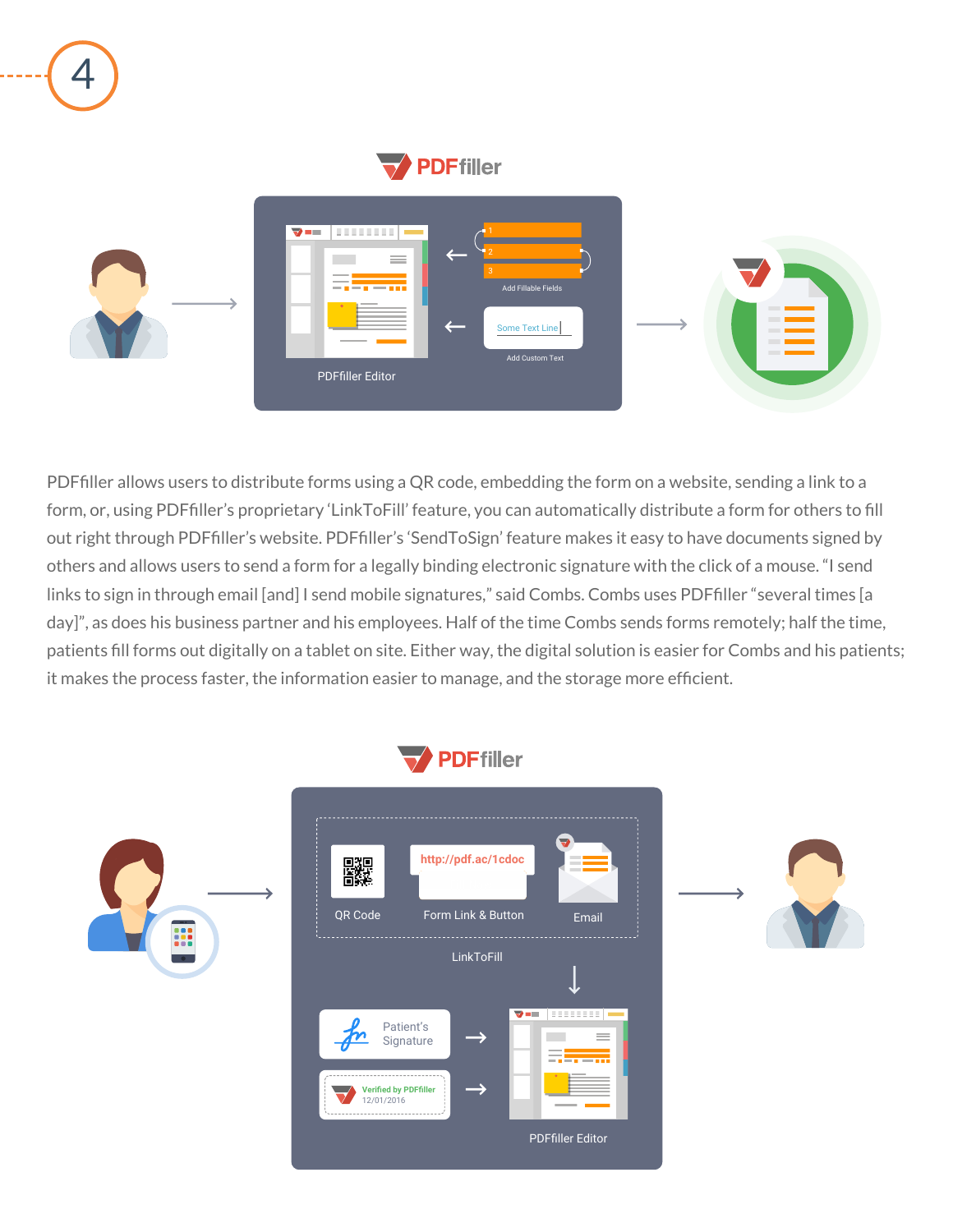

The digital solution is easy for Combs and his patients. PDFfiller has an easy to use graphical interface and because it is an online service, users can access it from anywhere, at any time, and on any internet-connected device. PDFfiller can even walk clients through the form: "[I like the] little box that pops up 'Next', they click it and it tells them the next field. I like the fact that I can assign the order of the text fields, whether it's a checkbox, whether it's a phone number, whether it's an address, I can assign the order I want it to go in. So when they're filling it out, all they have to do is hit the next button and it goes right to it," said Combs.

PDFfiller is easy to use for people of all ages -- many of Combs' clients are geriatrics and, he says, older clientele can deal with digital documents. It's "very easy [to use]" Combs said, both on his side and the patient side. It's also easier than other digital solutions including Adobe Acrobat: "There's a tremendous difference. With Adobe Acrobat, you have to have knowledge of how to manipulate PDFs, how to use the different plug ins to achieve what you want. [With] PDFfiller, you don't have to be tech savvy to do that, it's very user friendly."

Storing documents is critical for Combs: "Keeping paperwork is cumbersome... we have to keep seven years of [medical] history on a patient , so you can imagine if you have a couple of thousand patients how many forms you would have." And with PDFfiller, keeping digital copies of important documents is easy and secure: "Being mobile, I don't have the space to store files, so I store them on a web browser that's HIPAA controlled. I fill everything out online with [PDFfiller] and I download it and upload it to my [electronic] storage unit, so it's helped me be paperless."

With PDFfiller, all of Combs' medical documents, medical contracts, and invoices are digital, meaning they are accessible from anywhere, easy to store, and easier to input whenever he sees new clients.

#### The Benefits



PDFfiller is the fastest way to create, fill out, distribute, and sign electronic documents. "Yeah, [it makes it very much [faster to complete documents]. By using your forms, your website, to digitize my forms, it saves me time and money. We're talking ... several hours a day," Combs said.